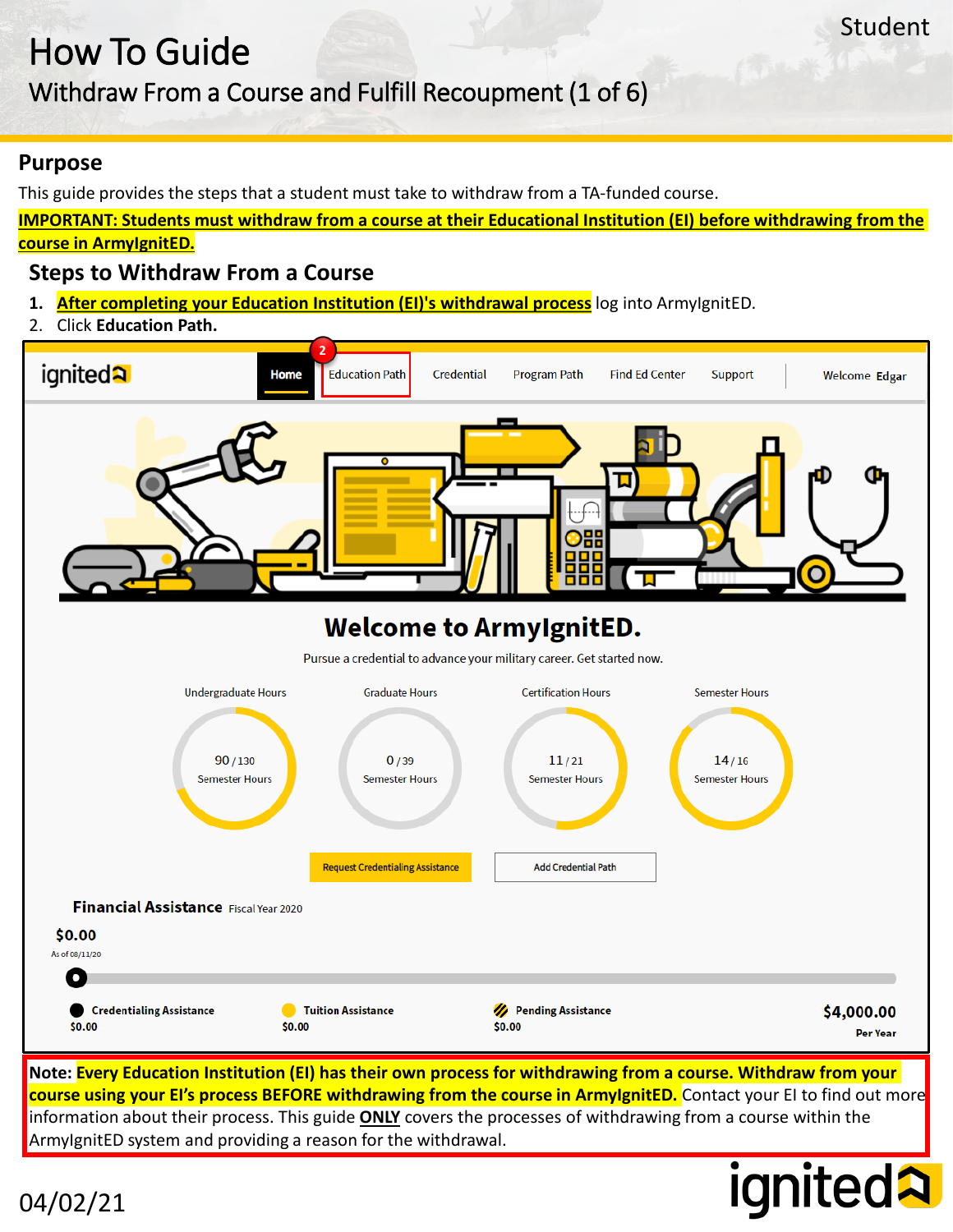#### Withdraw From a Course and Fulfill Recoupment (2 of 6)

#### **Steps to Withdraw From a Course**

- 3. Click **My Courses**
- 4. Select the withdrawn course you wish to take an action on and click the **chevron** to view additional details.
- 5. Click **Take Action on Withdrawal.**

|                                           |                       | Financial Assistance Fiscal Year 2020                 |                                          |                               |                     |
|-------------------------------------------|-----------------------|-------------------------------------------------------|------------------------------------------|-------------------------------|---------------------|
| \$0.00                                    |                       |                                                       |                                          |                               |                     |
| As of 08/11/20<br>О                       |                       |                                                       |                                          |                               |                     |
|                                           |                       |                                                       |                                          |                               |                     |
| <b>Credentialing</b><br><b>Assistance</b> |                       | <b>Tuition</b><br><b>Assistance</b>                   | <b>Pending</b><br>Ø<br><b>Assistance</b> | \$4,000.00<br><b>Per Year</b> |                     |
| \$0.00                                    |                       | \$0.00                                                | \$0.00                                   |                               |                     |
|                                           |                       |                                                       | <b>Cumulative Army TA GPA</b>            |                               |                     |
| <b>Current Courses</b>                    |                       |                                                       |                                          |                               |                     |
|                                           |                       |                                                       |                                          |                               |                     |
|                                           |                       |                                                       |                                          |                               |                     |
|                                           |                       | <b>Course Title: Fundamentals of Computer Science</b> | Credits: 3                               |                               | Withdrawn           |
| <b>Subject</b>                            | <b>Catalog Number</b> |                                                       | <b>Education Institution</b>             | <b>Start</b>                  | Grade               |
| Computer                                  | 2343242               |                                                       | University of Florida                    | 08/21/2020                    | N/A                 |
| <b>Financial Assistance</b>               |                       |                                                       |                                          |                               |                     |
| <b>Requested:</b>                         | <b>Billed:</b>        | <b>Course Cost</b>                                    |                                          | <b>Tuition Assistance:</b>    | <b>Student Cost</b> |
| 07/23/2020                                |                       | \$231.00                                              | \$0.00                                   |                               | \$231.00            |
| <b>Course Information</b>                 |                       |                                                       |                                          |                               |                     |
| <b>Program Path:</b>                      |                       | <b>Grade Reason:</b>                                  |                                          | <b>Pass Equivalency:</b>      | <b>TA Funded:</b>   |
|                                           |                       |                                                       |                                          |                               | $\checkmark$        |
| <b>Rejection Information</b>              |                       |                                                       |                                          |                               |                     |

**Note: Every Education Institution has their own Course Withdrawal Process.** Contact your EI to find out more information about their process. This guide **ONLY** covers the processes of withdrawing from a course within the ArmyIgnitED system and providing a reason for the withdrawal.

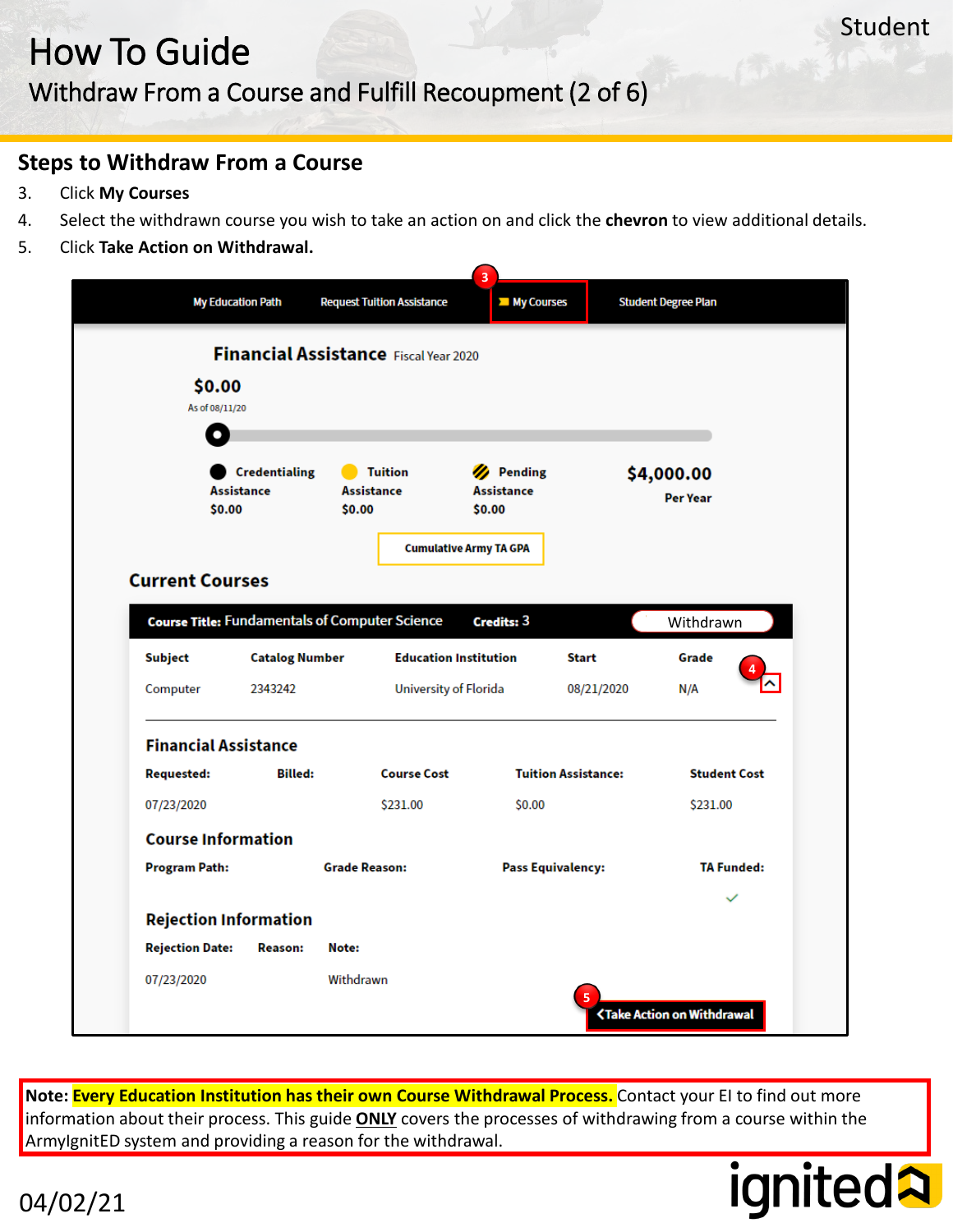#### Withdraw From a Course and Fulfill Recoupment (3 of 6)

#### **PERSONAL**

Select **PERSONAL** if your reason for withdrawing from the course pertains to a personal, nonmilitary situation.

**Note:** You can select a **PERSONAL WITHDRAWAL**  at any point while your Tuition Assistance Request is active. However, if you request a **PERSONAL WITHDRAWAL** after HQ ACCESS has paid for your tuition it will trigger recoupment (repayment of funds).

#### **MILITARY**

Select **MILITARY** if you are withdrawing from the course due to UNANTICIPATED/UNEXPECTED reasons, such as emergency leave/reassignment, natural or man-made disaster,

illness/hospitalization, or an unforeseen military mission.

**Note:** You can select a **MILITARY WITHDRAWAL**  at any point while the Tuition Assistance Request is active. To request a **MILITARY WITHDRAWAL**, you are **required** to upload a completed DA 7793, Request for TA Recoupment Waiver - Withdrawal for Military (WM) Reasons form to support your reason which will then need to be approved by your Counselor.

If your Education Services Officer **approves** your Military Withdrawal Request, then you will not be recouped for the cost of your Tuition Assistance Request. If your Education Services Officer **rejects** your Military Withdrawal Request and HQ ACCESS has already paid for your tuition, then you will be recouped for the cost of your Tuition for the cost of your Tuition Assistance Request.

- **Steps to Withdraw From a Course**
- 6. Select a reason for withdrawing from the course:



**Note:** Clicking the **DA 7793, Request for TA Recoupment Waiver - Withdrawal for Military (WM) Reasons** hyperlink will redirect you to an online pdf version of the form which can be saved on your personal device. It is recommended that you use a laptop or desktop to save this form.

- 7. Upload files, as necessary.
- 8. Click **Submit**.

**Note: Every Education Institution has their own Course Withdrawal Process.** Contact your EI to find out more information about their process. This guide **ONLY** covers the processes of withdrawing from a course within the ArmyIgnitED system and providing a reason for the withdrawal.

# **ignited2**

04/02/21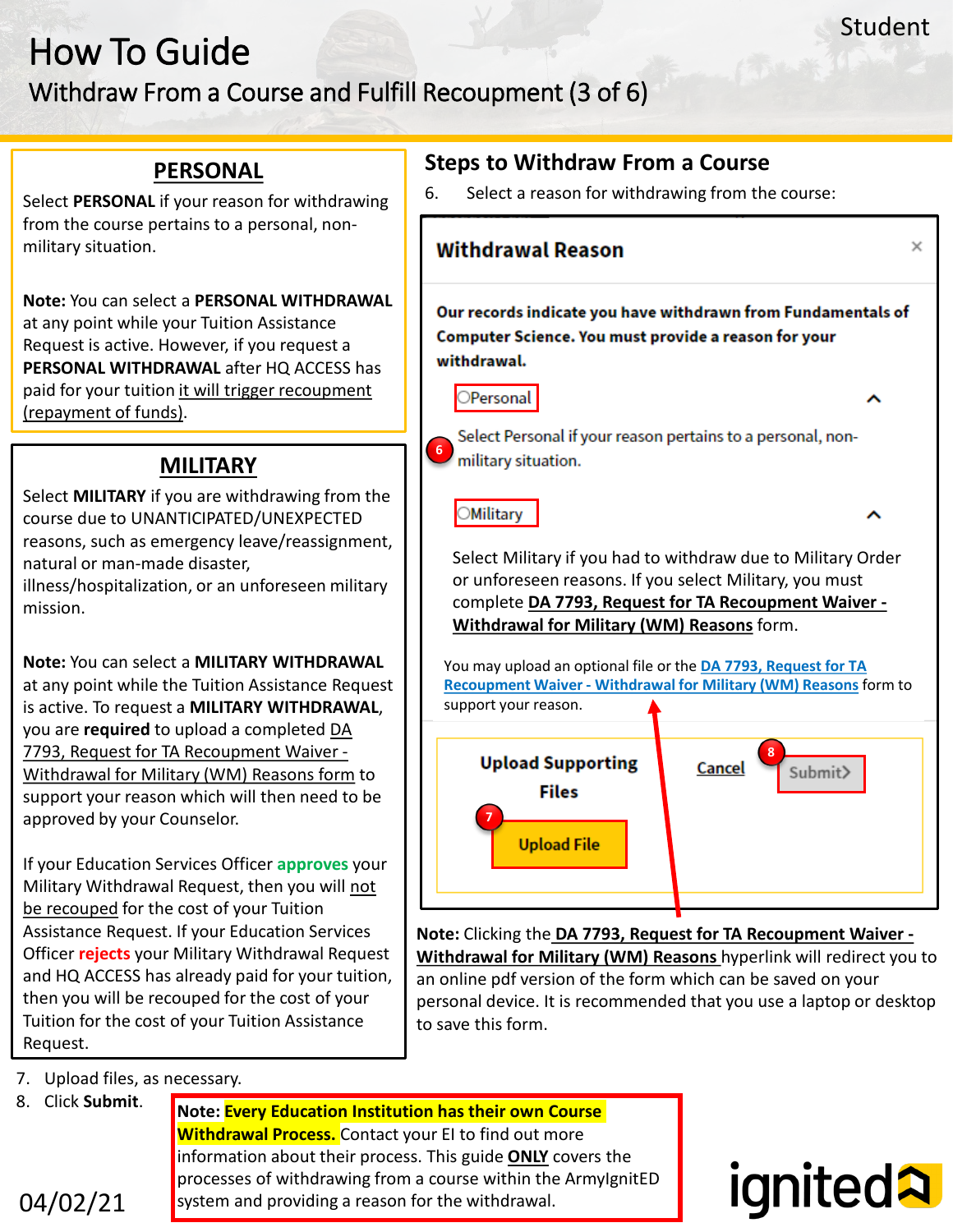#### Withdraw From a Course and Fulfill Recoupment (4 of 6)

#### **Steps to Withdraw From a Course**

You have now completed the process of withdrawing from your course within ArmyIgnitED and submitted the reason for your withdrawal.

**Note: Once ArmyIgnitED has successfully processed your withdrawal, t**he term "**Withdrawn"** will appear in an icon in the top right corner of the course details box to confirm your successful withdrawal from the course.



#### **REMINDER – Personal Withdrawal**

You can select a **PERSONAL WITHDRAWAL** at any point while your Tuition Assistance Request is active.

However, if you request a **PERSONAL WITHDRAWAL** after HQ ACCESS has paid for your tuition it will trigger recoupment (repayment of funds).

#### **REMINDER – Military Withdrawal**

You can select a **MILITARY WITHDRAWAL** at any point while the Tuition Assistance Request is active. To request a **MILITARY WITHDRAWAL**, you are **required** to upload a completed **DA 7793, Request for TA Recoupment Waiver - Withdrawal for Military (WM) Reasons** to support your reason which will then need to be approved by your Counselor.

If your Education Services Officer **approves** your Military Withdrawal Request, then you will not be recouped for the cost of your Tuition Assistance Request. If your Education Services Officer **rejects** your Military Withdrawal Request and HQ ACCESS has already paid for your tuition, then you will be recouped for the cost of your Tuition for the cost of your Tuition Assistance Request.

ignited2

**Note: Every Education Institution has their own Course Withdrawal Process.** Contact your EI to find out more information about their process. This guide **ONLY** covers the processes of withdrawing from a course within the ArmylgnitED system and providing a reason for the withdrawal.

04/02/21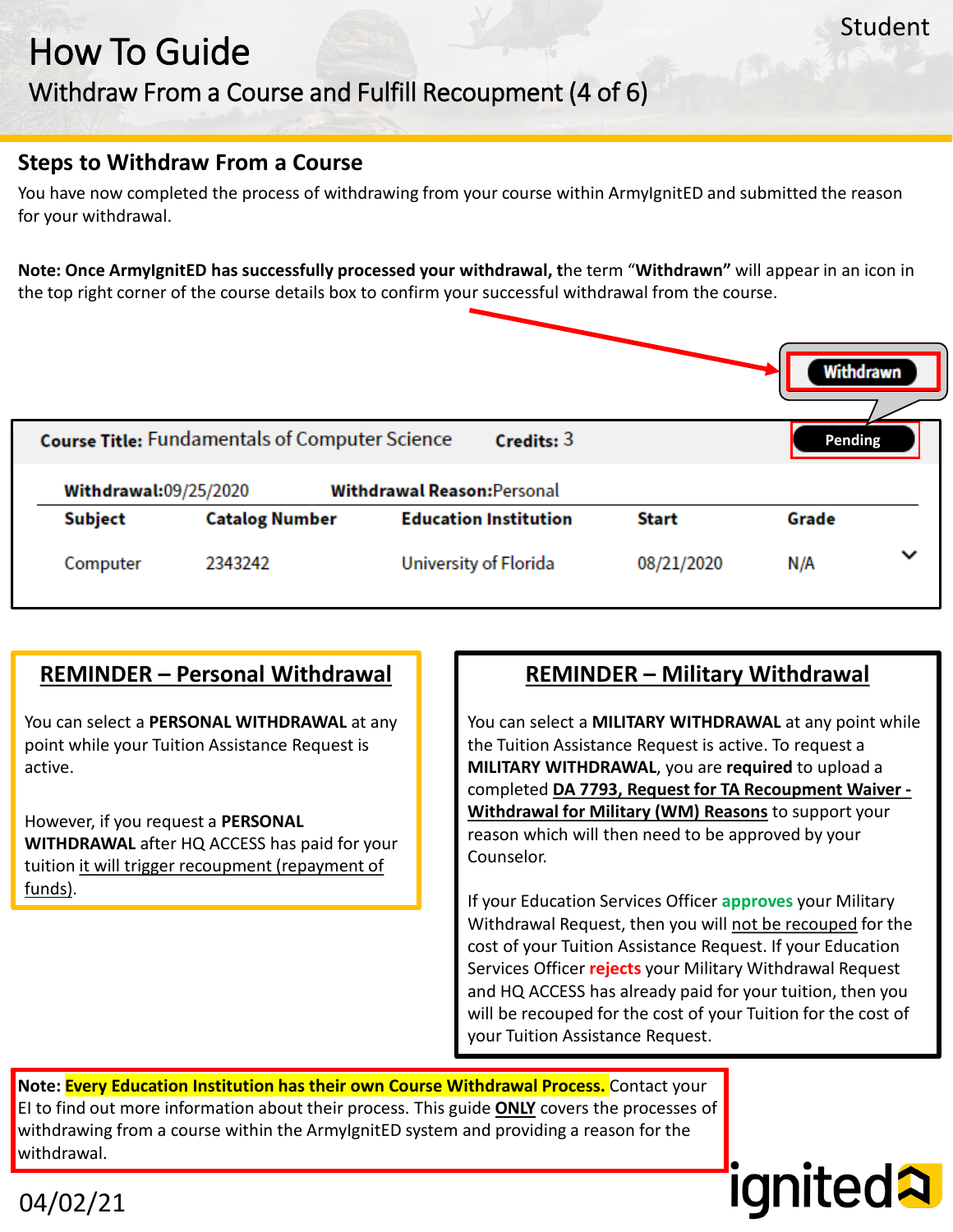## Withdraw From a Course and Fulfill Recoupment (5 of 6)

#### **Purpose**

**If a student has entered recoupment, they will need to choose a repayment plan.** The student can follow the steps below to learn how to choose a repayment plan. If no repayment plan is chosen within 30 days, the minimum recoupment amount will be selected automatically.

#### **Steps to Choose a Repayment Plan**

- **1. After you have received notice via email that you have entered recoupment** log into ArmyIgnitED.
- 2. Click **your name** and select **Account**.





**Note:** If you do not enter a repayment plan a hold will be placed on your account.